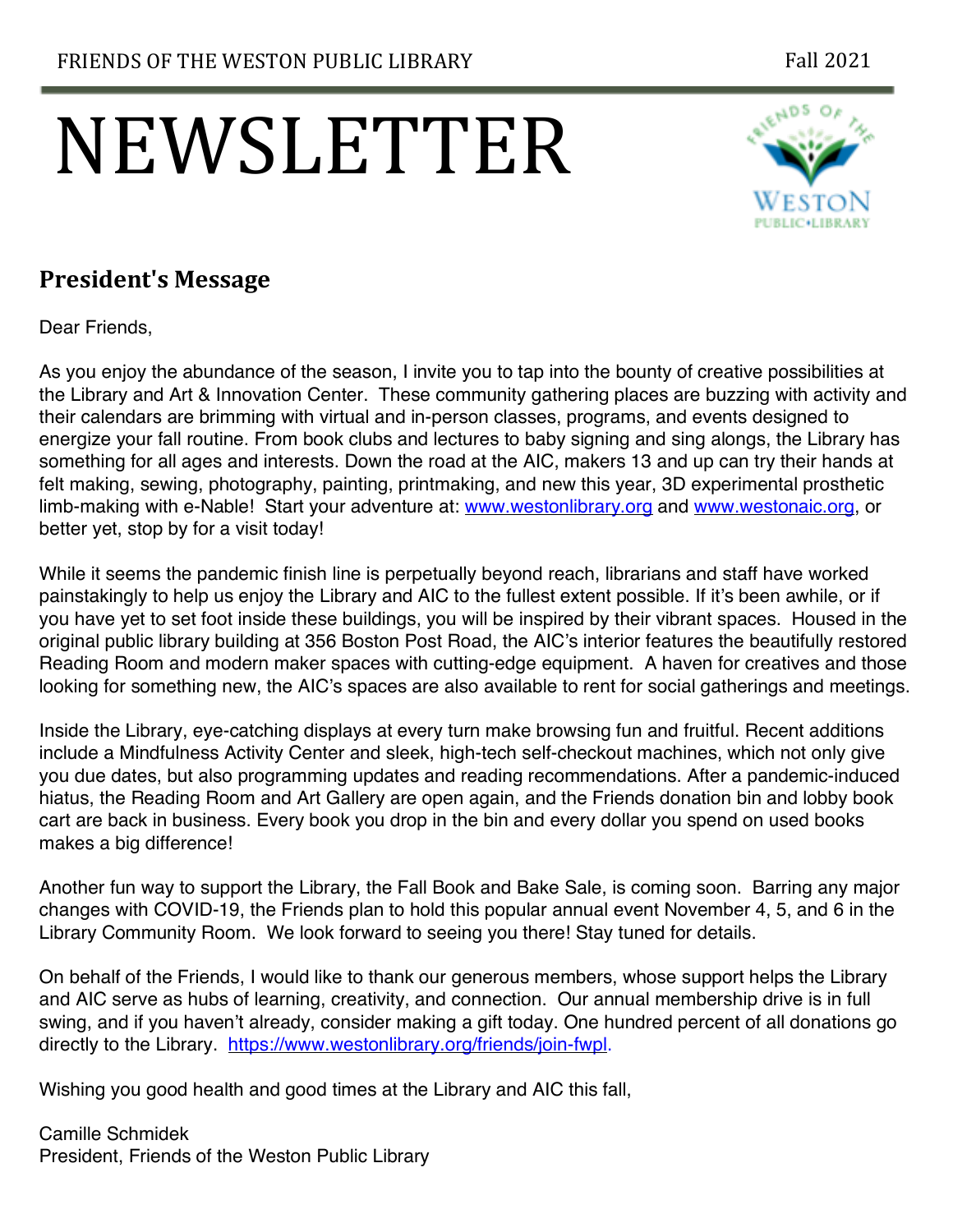**Welcome FWPL Board 2021-2022**

**President Camille Schmidek**

**Vice Presidents Anna Berger Debbi Darling**

**Secretary Marion Packs** 

**Treasurer Peg Ober**

**Bake Sale Aida Arain Alam (Chair)**

**Book Sale Michelle Deng (Co-Chair) Debbie Boshart (Co-Chair) Marge Ackerman Susan Scott Jenny Tulloss**

**Children's Book Sale Lori Glazier (Co-Chair) Kim Highfield (Co-Chair) Melissa Madias Laura Wilson**

> **Membership Kay Wynant**

**Newsletter Amy Olivier Vinda Souza**

**Nominations Emma Kwon**

**Publicity/Communications Tina Kurkjian**

> **Special Events Julianna Kaden**

**Music Committee Liaison Camille Schmidek Member at Large Stephanie Goldstein**

> **Trustee Liaison Susan Scott**

**Library Director Jennifer Warner**

**Assistant Director Alli Palmgren** 

> **Thank** you for **volunteering!**

## **Library Director's Remarks**

Welcome back from summer locations and pastimes. I hope everyone had a relaxing season and is settled into a new routine whether it be for school or work or just enjoying regular visits to the library to find and discuss great books and movies. Thank you to all who answered our survey requesting feedback on library services. If you did not have a chance to share your thoughts, it is not too late. While we do a formal survey every three years or so, we welcome suggestions and ideas at any time. Please feel free to send me an email at  $jwarner@minlib.net$  or stop me in the library to share your ideas. We will be compiling community suggestions into our next Long Range Plan which will be completed soon. Happy Fall, Happy Reading! See you in the library! Warmly, Jenn

Jennifer L. Warner, Director, Weston Public Library

#### **Mission of the Friends of Weston Public Library**

The Friends of the Weston Public Library strives to encourage and promote the development of a strong and active public library, which serves as an educational and cultural center for the Town. FWPL will seek to foster community engagement with the library by sponsoring events and programs and to augment library services and resources not otherwise funded.

Since 1965, we have held true to this mission of supporting and enhancing our Library. The Friends fund:

- Author's talks, speakers and programs;
- The Music Committee and concerts;
- Young adults' and children's summer reading programs;
- Continuing education for library staff;
- Books, e-books, tapes, CD's, and DVD's to enrich the Library's collection;
- The Local History Room;
- Museum passes to many local attractions;
- New technology for use at the library.

We do this through your donations, your membership dues, and our book / bake sales. Your donations make a big impact by making these programs possible!

### **Support the FWPL! Please join or make a donation by visiting www.westonlibrary.org/friends/join-fwpl.**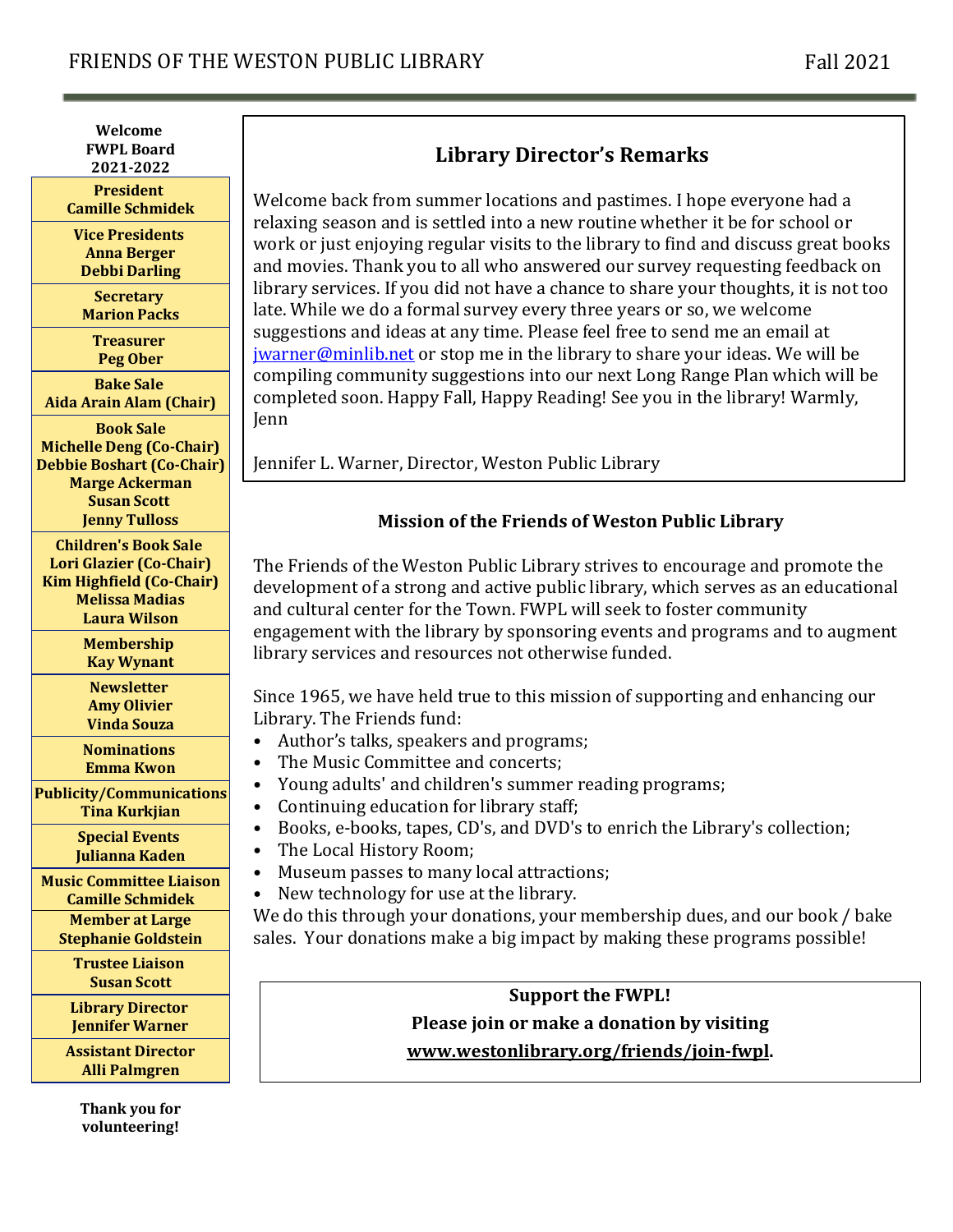

# **Fall Book and Bake Sale**

**November 4, 5 and 6**

**The Friends of the Weston Public Library hold two Book and Bake sales each year. All sale proceeds go directly to the library and the numerous programs that the Friends sponsor. If you'd like to donate baked goods or want more information, please contact the FWPL Bake Sale Chair, Aida Arain-Alam at AidaArainAlam@gmail.com.**

## **Book Clubs**

The Weston Public Library offers a book group for every reader. Our adult book discussion groups meet monthly and each focus on a different type of book. Readers can join in faithfully each month or just when they think the book sounds interesting. We welcome readers to participate as much as they feel comfortable or to just sit back and listen to other. Didn't finish the book? That's OK as long as you don't mind spoilers! For more information, to see lists of previously read titles, or to access supplemental materials, go to https://www.westonma.gov/1549/Book-Groups.

#### **Mystery Book Group**

Do you enjoy reading and discussing mystery novels? You'll find good company in a friendly group of readers who meet monthly one Tuesday afternoon at 2:30 PM. Copies of the books that we read are made available for check out at the Circulation Desk in advance of each meeting.

#### **Novels@Night**

Novels@Night is a book group for anyone who enjoys reading and discussing good fiction (and even if it's not good, sometimes that inspires the liveliest conversation!). Not limited to any genre in particular preferring to get the best of everything, we generally stick to newer books. Title suggestions from the group are welcome!

#### **The Non-Fiction Book Discussion Group**

The Non-Fiction Book Discussion Group meets monthly on the second Thursday of the month. This group discusses all kinds of non-fiction books, including books about science, history, memoirs, and everything in between! Copies of each month's book are available in multiple formats at the Circulation Desk and often as digital audiobooks and eBooks.

#### **FRIENDS PICKS**

*Hour of the Witch* **by Chris Bohjalian [Tina]**

*Apples Never Fall* **by Liane Moriarty [Amy]**

*Ghosts* **by Dolly Alderton [Emma]**

*Heaven, My Home* **by Attica Locke [Allison]**

> *House of Sticks* **by Ly Tran [Emma]**

*New Kid* **By Jerry Craft [Allison]**

**The Seven Husbands of Evelyn** *Hugo* **by Taylor Jenkins Reid [Debbi]**

**The Madness of Crowds by Louise Penny [Allison]**

*That Summer* **by Jennifer Weiner [Debbi]**

**The Song of Achilles by Madeline Miller [Anna]**

*Mary Jane* **By Jessica Anya Blau [Debbi]**

*Hamnet* **by Maggie O'Farrell [Camille]**

**The Secret to Superhuman** *Strength* **by Alison Bechdel [Camille]**

*Once There Were Wolves* **by Charlotte McConaghy [Jenn]**

> *The Midnight Library* **by Matt Haig [Julianna]**